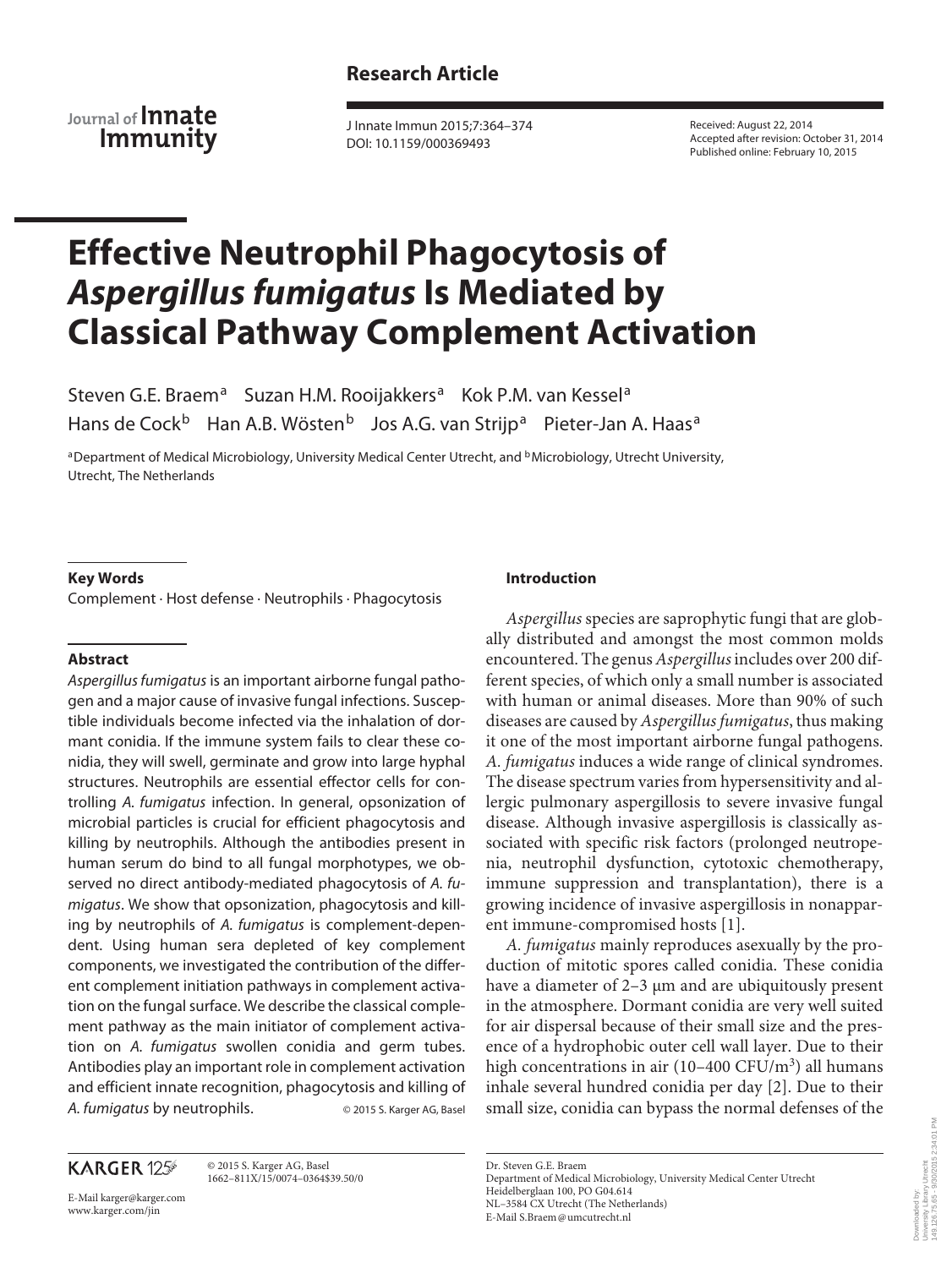nasal and bronchial cavities and can reach the lung alveoli without being cleared by ciliated mucus membranes. Dormant conidia are metabolically quiescent and become active under favorable conditions. This process starts with swelling and, within 4–5 h, the swollen conidia lose the outermost hydrophobic rodlet layer and become metabolically active. In the next phase, they germinate, followed by elongation of the germ tubes to produce hyphae.

 As conidia are not cleared and remain in the alveoli, they have to be cleared by humoral and cellular immune responses. The innate immune system plays a crucial role in the clearance of conidia and the defense against *Aspergillus* invasion. Together with antimicrobial peptides, resident leukocytes present in the alveolar lung tissue (alveolar macrophages and dendritic cells) form the first line of defense against invasive aspergillosis. However, additional recruitment of neutrophils is essential for the efficient clearing of *A. fumigatus* [3] . A qualitative or quantitative defect in the neutrophils is one of the most important predisposing factors for invasive aspergillosis [4–6] . Killing of *A. fumigatus* by neutrophils is mediated by the production of reactive oxygen species (ROS) and the release of the neutrophil granular content [7–10]. Patients with chronic granulomatous disease, a genetic lesion causing defective production of ROS, have an increased risk for the development of invasive fungal infections, particularly invasive aspergillosis [4] .

 The recognition of *A. fumigatus* by phagocytes is either direct via complement receptor 3 (CR3, i.e. CD11b/ CD18) or dectin-1 or indirect via opsonization [8, 11, 12] . In general, for efficient clearance by neutrophils, microbes need to be opsonized by humoral factors to establish effective phagocytosis and intracellular killing. The important opsonins in blood and tissue are proteins of the complement system and antibodies. The complement system can be activated via 3 different pathways: the classical pathway, the lectin pathway and the alternative pathway. The classical pathway is initiated by the binding of antibodies followed by the binding of C1 [13]. The C1 complex (C1qr<sub>2</sub> $s_2$ ) consists of C1q, which binds to antibody-antigen complexes, and the serine proteases C1r and C1s, that initially processes C4 and subsequently C2 to generate the C3 convertase (C4b2a) [13, 14]. C1q can also recognize and bind microbial surfaces directly or indirectly via the interaction of pentraxins to activate the classical pathway independent of antibodies [15] . Mannose-binding lectin (MBL) and ficolins bind sugar moieties on the microbial surface and initiate activation of the lectin pathway that also result in the formation of C4b2a [16]. The alternative pathway mainly acts as an amplification loop but also shows a low level of spontaneous activation through hydrolysis of C3. Just like the other 2 pathways, the alternative pathway also results in the formation of a C3 convertase (C3bBb) that cleaves C3 to massively label the microbial surface with C3b molecules. C3b acts as an important opsonin for efficient phagocytosis and is the preferential ligand of CR1 (CD35) that is present on the neutrophil surface. Complement activation also results in the attraction of leukocytes to the infected tissue via the formation of C5a, an anaphylatoxin and a potent chemoattractant for the recruitment of neutrophils.

 Although complement is known to stimulate the phagocytosis of many invading pathogens, its role in the clearance of *Aspergillus* infections is not well understood. Here, we show the essential role of the different complement activation pathways in the opsonization and phagocytosis by neutrophils of the different morphologic forms of *A. fumigatus* and describe the classical pathway as the main initiator of complement activation on swollen conidia and germ tubes.

#### **Material and Methods**

 *Fungal Strains and Culture Conditions* 

 Af293 was used to perform deposition studies and a red fluorescent strain, Af-mRFP1, a kind gift of Michelle Momany (University of Athens, Ga., USA), was used to study phagocytosis. A green fluorescent protein (GFP)-expressing strain A1258 [17] obtained from the Fungal Genetics Stock Center (Kansas City, Mo., USA) was used to perform growth studies. All strains were cultured on minimal medium agar plates supplemented with 1% of glucose. After 2 days, dormant conidia were isolated with PBS-Tween 0.05% and the concentration was determined by optical density [18] . To obtain swollen conidia or germ tubes, minimal medium, supplemented with yeast extract, casamino acids and 2% glucose, was inoculated with fresh isolated conidia and grown at 37 ° C for 4 and 8 h, respectively. Swollen conidia and germ tubes were collected and washed twice with PBS and concentrations were determined by microscopic counting. All 3 morphotypes were gently sonicated for 2 min to break up clumps and stored at –20°C until further use.

#### *Sera*

 Normal human serum (NHS) was isolated from at least 20 healthy donors. Heat-inactivated (HI) NHS was obtained by heating at 56°C for 30 min. To examine the different complement pathways, we used deficient sera lacking different complement components. C2-deficient serum (C0913, Sigma-Aldrich) and C1q-deficient serum (C8567, Calbiochem) were purchased. The C1q-deficient serum was subjected to a standard CH50 hemolytic assay to investigate the residual C1q activity (online suppl. fig. 1; for all online suppl. material, see www.karger.com/ doi/10.1159/000369493). Factor D (FD)-deficient serum was prepared as described earlier [19]. The sera of healthy donors were screened for naturally occurring polymorphisms in MBL that re-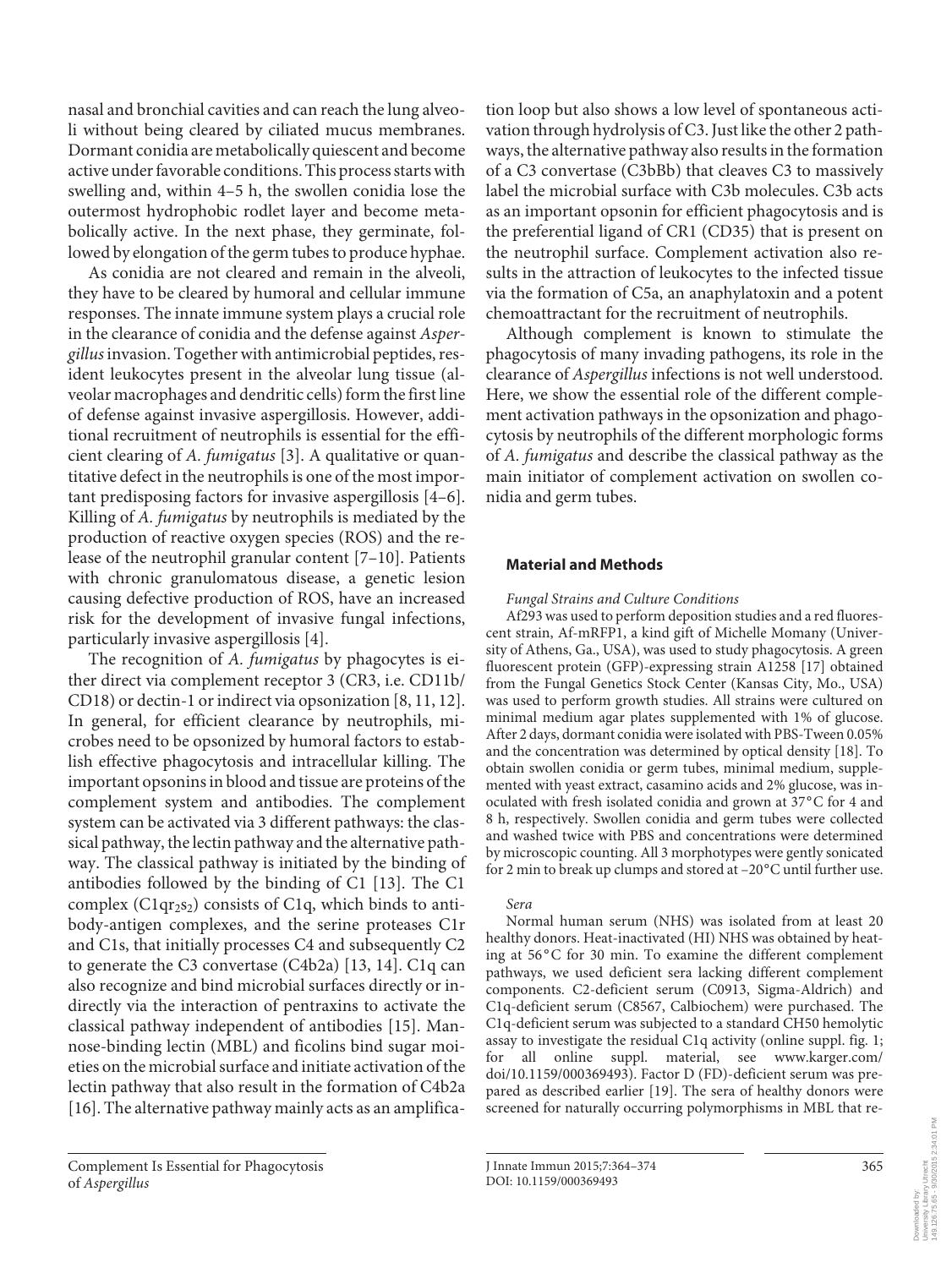sult in the activation of the abrogated lectin complement pathway [20]. Serum from 1 donor with impaired lectin pathway activity was used as MBL-deficient serum. To reconstitute deficient sera, purified proteins were added at concentrations that were 2-fold higher than normal serum levels, i.e. 28 μg/ml of FD, 140 μg/ml of C1q, 400 μg/ml of C2 and 10 μg/ml of MBL (in undiluted serum). FD (A136, CompTech), C1q (A099, CompTech) and C2 (204882, Calbiochem) were purchased commercially and MBL was kindly provided by Prof. A. Ezekowitz.

#### *Deposition Assay*

 To study C3b deposition, all 3 morphotypes, i.e. dormant conidia, swollen conidia and germ tubes were incubated with different concentrations of NHS, HI NHS and deficient sera in RPMI supplemented with 0.05% human serum albumin (RPMI-HSA) for 25 min at 37 ° C. Fungal particles were washed twice with 1% BSA-PBS and stained with mouse-anti-C3 (1 μg/ml, WM-1, ATCC) in 1% BSA-PBS for 30 min at 4°C. The WM-1 anti-C3 antibody detects the C3c domain that is present in the C3 activation products C3b and iC3b (important ligands for CR1 and CR3 on phagocytic cells), but not C3a or C3d/C3dg (ligand for CR2 on B cells). The particles were then washed twice and stained with goat-antimouse-FITC (1 μg/ml, F0479, DAKO) in 1% BSA-PBS for 30 min at 4°C. They were washed once and fixed with 1% paraformaldehyde in 1% BSA-PBS and fluorescence was then measured by flow cytometry (FACSCanto, BD).

 To study IgG deposition, all 3 morphotypes were incubated with HI NHS in 1% BSA-PBS-Tween 0,005% for 25 min at  $4^{\circ}$ C, washed twice and stained with goat-anti-human-IgG-FITC (5 μg/ ml, 2040-02, SouthernBiotech) in 1% BSA-PBS-Tween 0.005% for 30 min at 4°C. After washing and fixation, fluorescence was examined by flow cytometry (FACSCalibur, BD).

#### *Confocal Microscopy*

 To study the deposition of C3b and IgG by confocal microscopy, the different morphological forms were opsonized as described in the deposition assay. After opsonization, the morphotypes were washed and stained with mouse-anti-C3 (1 μg/ml, WM-1, ATCC) in 1% BSA-PBS for 30 min at  $4^{\circ}$ C and then with goat-anti-mouse-Alexa Fluor 488 (1 μg/ml, A-11001, Invitrogen) in 1% BSA-PBS for 30 min at 4°C. IgG staining was performed with protein A Alexa Fluor 488 (1 μg/ml, P-11047, Invitrogen) or with goat-anti-human IgG-FITC (5 μg/ml, 2040–02, SouthernBiotech) in 1% BSA-PBS for 30 min at 4°C. Both staining protocols gave similar results. All morphotypes were simultaneously incubated with wheat germ agglutinin Alexa Fluor 647 (2.5 μg/ml, W32466, Invitrogen) to stain the cell wall of the fungus. After the staining procedures, all morphotypes were washed and fixed with 1% paraformaldehyde in cold HBSS. Microscopic images were acquired using the 488- and 633-nm lasers of a Leica TCS SP5 microscope (HCX PL APO CS ×63/1.40–0.60 OIL objective, Leica Microsystems).

#### *Phagocytosis Assay*

 Written informed consent was obtained from all subjects and was provided according to the Declaration of Helsinki. Approval was obtained from the medical ethics committee of the University Medical Center Utrecht (Utrecht, The Netherlands). Fresh neutrophils were isolated from healthy volunteers as earlier described [21] and the membrane was stained with DiO (1  $\mu$ l to 4 × 10<sup>6</sup> neutrophils/ml, V-22886, Invitrogen) for 10 min at 4°C and washed 3 times with cold RPMI-HSA. The Af-mRFP1 dormant conidia, swollen conidia and germ tubes were preopsonized with different sera (in the presence or absence of complement proteins) for 10 min at 37 ° C on a shaking platform (1,000 rpm). Subsequently, DiO-labeled neutrophils were added in an effector-to-target ratio of 1:5 and incubated for 15 min at 37°C on a shaking platform (700 rpm). After incubation, cells were fixed with ice-cold RPMI-HSA with 1% paraformaldehyde and phagocytosis was measured by flow cytometry (FACSCanto, BD). The DiO fluorescent population was gated as neutrophils. Phagocytosis was expressed as the mean fluorescence intensity (MFI) of mRFP1 within the neutrophil population or the percentage of mRFP1-positive neutrophils.

#### *C5a Measurement*

 To study the generation of C5a, the different morphological forms were opsonized as described in the deposition assay. After opsonization, samples were centrifuged and supernatant was collected and stored at –20°C until further use. To measure the release of C5a, we labeled the C5aR-expressing U937 cells [22] with a calcium indicator Fluo-3 AM (0.5 μM to  $5 \times 10^6$  cells/ml, F1241, Invitrogen) by agitation for 20 min at room temperature. U937 cells were washed once and resuspended in RPMI-HSA to a concentration of  $1 \times 10^6$  cells/ml. The transient intracellular calcium mobilization was measured in time by flow cytometry (FACSVerse, BD). Labeled U937 cells were measured for 10 s to determine the basal level of fluorescence. Subsequently, 10 μl of supernatant was added and gently resuspended, and the fluorescence was measured over 80 s in total. Viable U937 cells were gated on forward- and side-scatter. The absolute calcium mobilization was calculated as the Fluo-3 fluorescence after the addition of supernatant minus the basal level of fluorescence. C5a activation was expressed as a percentage of calcium mobilization in complement-deficient serum compared to reconstituted complement-deficient serum.

#### *Growth Rebound*

 A GFP-expressing strain A1258 was used to perform growth studies. A1258 conidia were incubated with 10% NHS or HI NHS in RPMI-HSA. Human neutrophils were added in a cell-to-conidia ratio of 3:1 and incubated for 33 h at 37°C. GFP fluorescence (Ex 485 nm, Em 520 nm) was measured every 10 min with a FLUOstar Omega plate reader (BMG Labtech). Per measurement, each condition was performed in triplicate and controlled for blank wells containing medium only. To quantify differences, the area under the curve (AUC) was calculated over the total time with Graphpad Prism. The experiment was performed independently 3 times.

#### *Statistics*

 Statistical analysis was performed using an unpaired Student's t test by Graphpad Prism.

## **Results**

### *C3b and Immunoglobulin G Deposition on Different Aspergillus Morphotypes*

 Since all different morphological forms of *A. fumigatus* will encounter serum components upon entering the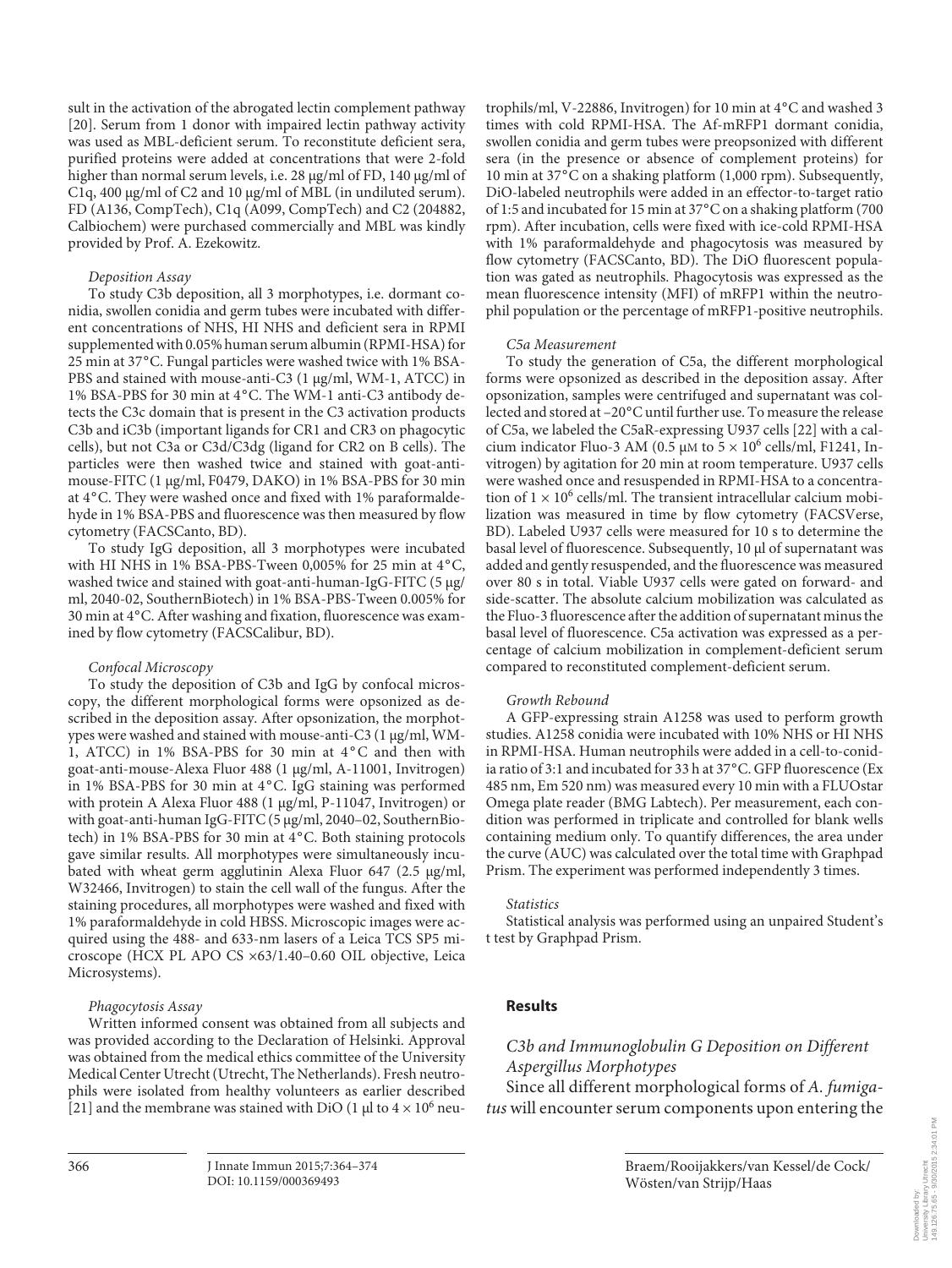host, the deposition of the serum components C3b and immunoglobulin G (IgG) was studied. C3 deposition was investigated with an antibody recognizing both C3b and iC3b. When dormant conidia, swollen conidia and germ tubes were incubated in normal human serum, C3b was deposited in a dose-dependent manner on all the different morphotypes (fig. 1a). Significantly more C3b molecules were deposited on the germ tubes than on the swollen conidia, while C3b deposition on the dormant conidia was much lower. C3b deposition was not observed in the presence of HI NHS, lacking complement activity (fig. 1b). To study IgG deposition, without the interference of activated complement, the 3 morphotypes were incubated with HI NHS. In contrast to C3b, IgG was deposited in equal amounts on the swollen conidia and the germ tubes when incubated with  $1\%$  HI NHS (fig. 1c), while the binding to the dormant conidia was very low. Confocal microscopy confirmed these results, showing that C3b was only deposited in serum-incubated conditions and not when the morphotypes were incubated with buffer or HI NHS (fig. 1d). IgG was detected in all serum conditions, in both NHS and HI NHS, and not in the buffer control. Of note, C3b and IgG were deposited in a patchy manner on the dormant conidia, but were evenly distributed on the other morphotypes.

# *Complement Induces Phagocytosis of A. fumigatus*

 To investigate the importance of the serum components for the recognition and subsequent phagocytosis of the different morphotypes, neutrophils were incubated with preopsonized fungal particles. After 15 min of incubation, phagocytosis was measured, by quantifying either the percentages of neutrophils harboring a fungal particle (% of mRFP1-positive neutrophils) or the total fluorescence within the neutrophil population (MFI). Preopsonization with NHS resulted in 65–70% phagocytosis of all morphotypes whereas barely any phagocytosis was observed when the particles were preincubated in buffer or HI NHS (fig. 2a). Similar observations were made when the MFI of mRFP1 was plotted (fig. 2b). Almost no differences were observed between the different morphotypes. To ensure that the particles were ingested by the neutrophils, not only attached to them, confocal microscopy was performed. All the morphological forms were ingested by neutrophils when preopsonized with NHS (fig. 2c). Buffer and HI NHS preincubation did not result in the uptake of any of the morphotypes by the neutrophils, again confirming a critical role for complement in phagocytosis.

#### Complement Is Essential for Phagocytosis of *Aspergillus*

# *Complement Induces Killing of A. fumigatus*

 Next, the importance of complement on the killing of *A. fumigatus* by neutrophils was investigated. Therefore, constitutively fluorescent conidia were incubated with serum and neutrophils. GFP expression was monitored in time to observe the growth rebound of the fungus. Conidia incubated with NHS or HI NHS only showed a similar growth curve (fig. 3a). The addition of neutrophils to the HI NHS-incubated conidia did not result in differences in the outgrowth of the fungus. However, the conidia incubated with NHS and neutrophils showed a clear delay in growth. This difference was quantified by the calculation of the AUC during the complete incubation time, showing a significant delay in growth rebound  $(fig. 3b)$ .

# *The Importance of the Classical Complement Pathway in the Opsonization of A. fumigatus*

 Previous results have shown the essence of complement activity in the processes of opsonization and phagocytosis of the 3 morphotypes. Since complement can be initiated via 3 different pathways, the importance of each pathway in the initiation of the complement cascade was investigated for all of the morphotypes. Dormant conidia, swollen conidia and germ tubes were incubated with different deficient sera and the amount of C3b deposition and phagocytosis was examined. FD- and C2-deficient sera distinguish between complement initiation via the alternative pathway, abolished when FD is absent, and via the lectin and classical pathways, abrogated when C2 is lacking. C1q- and MBL-deficient serum can elucidate the importance of the classical and the lectin pathway, respectively. Dormant conidia showed a decreased amount of C3b when incubated with FD- and C2-deficient sera (fig. 4a). The deposition of C3b on the dormant conidia was restored when FD- and C2-deficient sera were reconstituted with FD or C2, respectively. Incubation of the dormant conidia with C1q- and MBL-deficient serum did not result in a significant reduction of C3b deposition. Some residual classical complement activity was observed in C1q-deficient serum (online suppl. fig. 1), leading to an underestimation of the importance of the classical complement pathway. The phagocytosis of the dormant conidia preopsonized with any deficient serum did not show a significant reduction. However, a trend of reduced phagocytosis was clearly visible when dormant conidia were preopsonized with FD- and C2 deficient serum (fig. 4d), suggesting that both the alternative and the classical complement pathways are important for the opsonization and phagocytosis of the dor-

Jniversity Library Utrecht<br>149.126.75.65 - 9/30/2015 2:34:01 PM 149.126.75.65 - 9/30/2015 2:34:01 PMUniversity Library Utrecht

Downloaded by: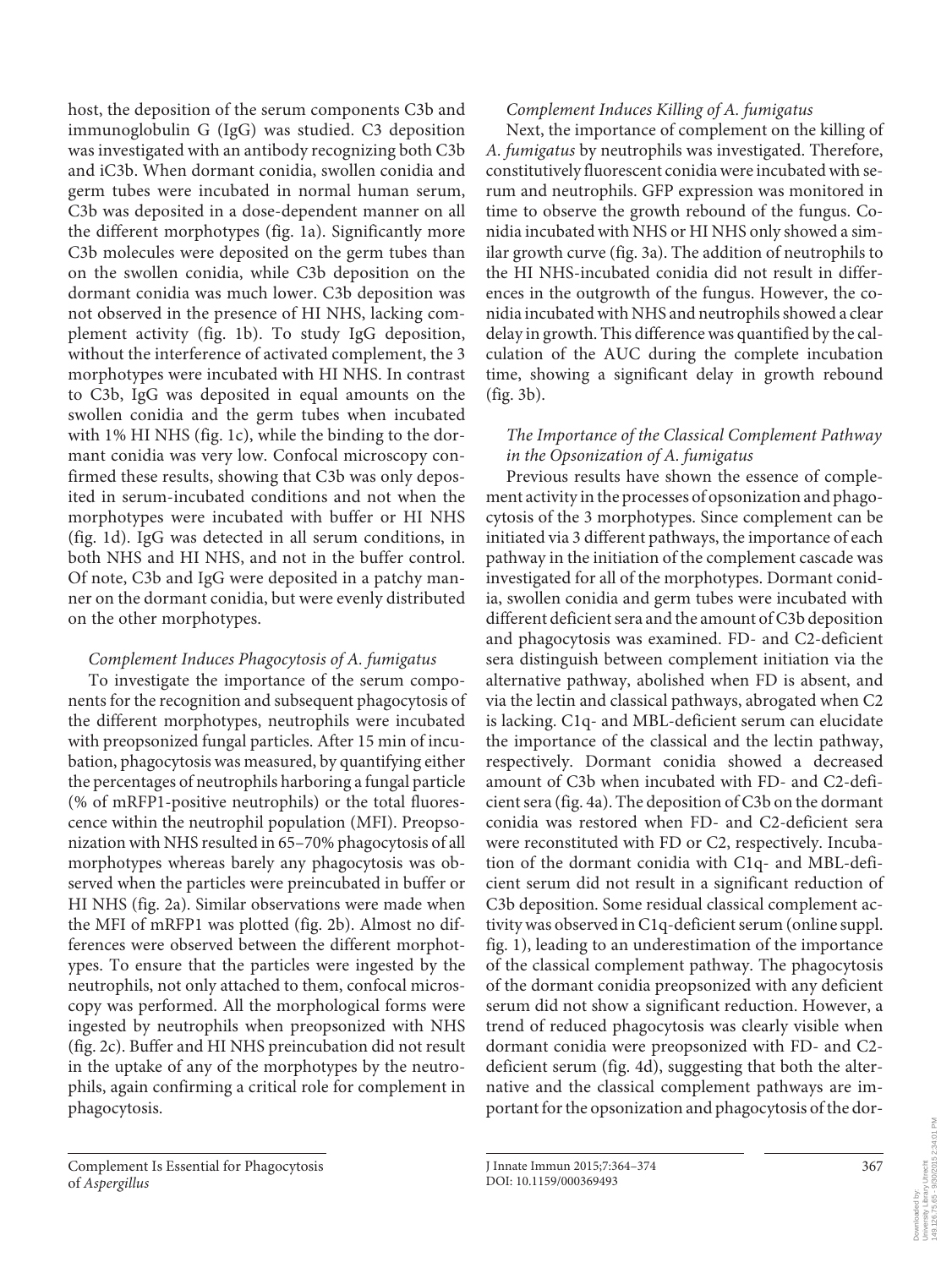

**Fig. 1.** C3b and IgG deposition on different *Aspergillus* morphotypes. **a** Different morphotypes (dormant conidia, swollen conidia and germ tubes) were incubated with NHS, and C3b deposition was detected by flow cytometry. **b** The different morphotypes were incubated with 10% HI NHS and C3b deposition was measured by flow cytometry. **c** The morphotypes were incubated with 1% HI NHS and IgG deposition was measured by flow cytometry. **a–c** The assays were performed at least 3 times and the mean ± SD is shown. **d** The morphotypes were incubated with buffer, 10% NHS and 10% HI NHS. C3b and IgG deposition was visualized using confocal microscopy after staining with mouse-anti-C3 and protein A Alexa Fluor 488 or anti-IgG-FITC antibodies, respectively. Wheat germ agglutinin (WGA) Alexa Fluor 647 was used to visualize the fungal cell wall. The confocal microscopy assay was performed 3 times and representative images are shown. Scale bar: 5 μm.

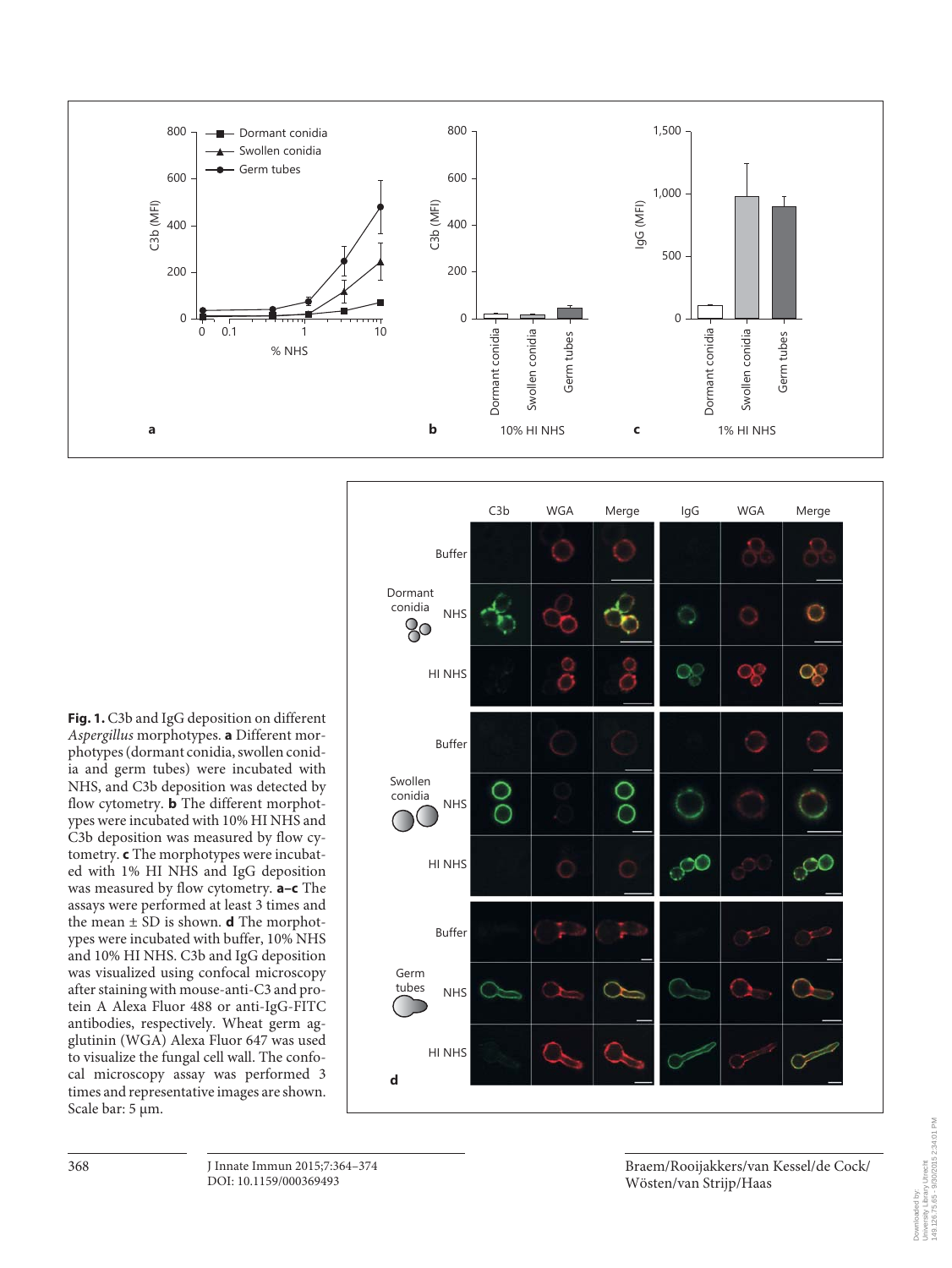







J Innate Immun 2015;7:364–374 DOI: 10.1159/000369493

369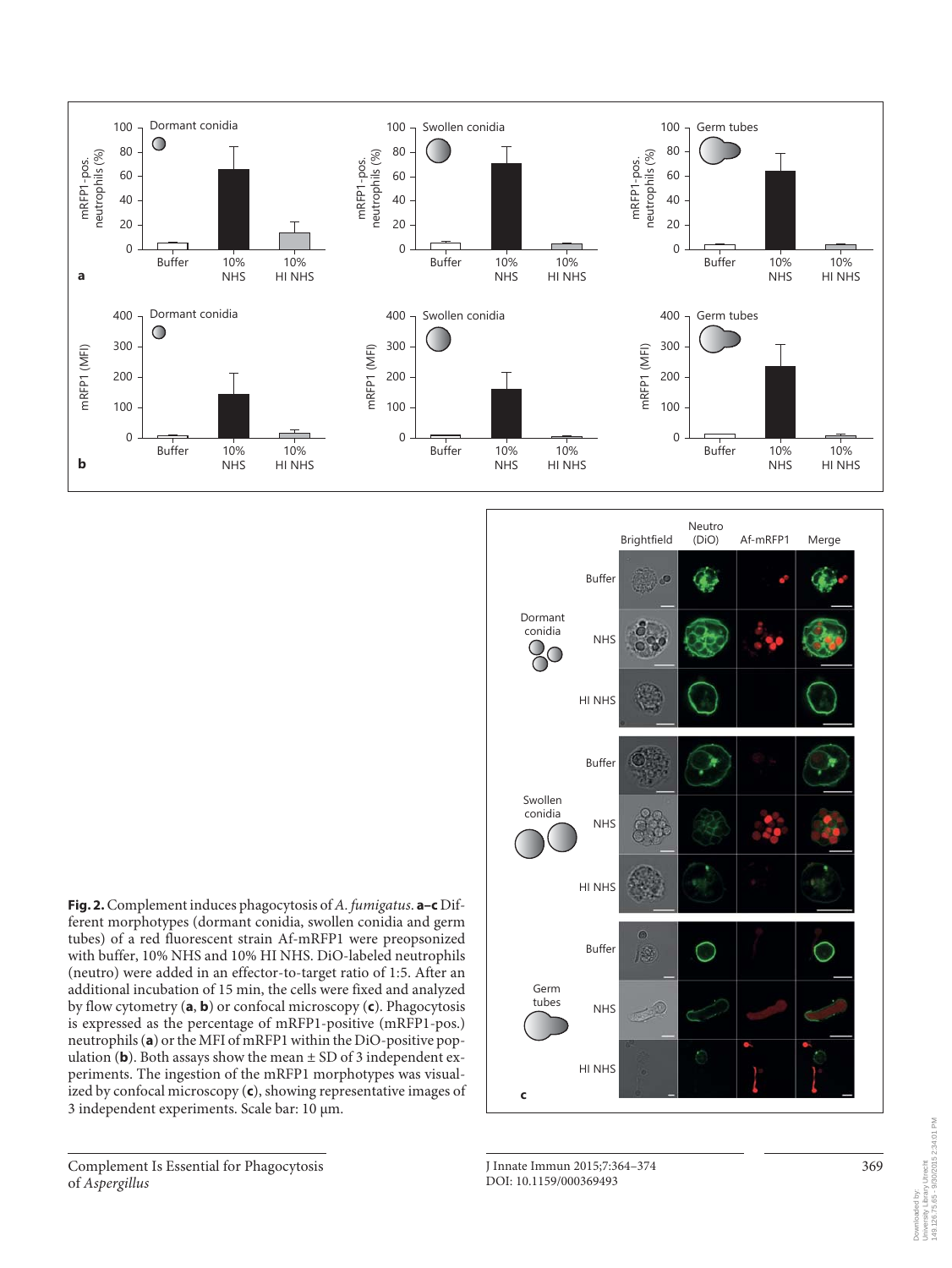

**Fig. 3.** Complement induces the neutrophil-dependent killing of *A. fumigatus* . **a** , **b** GFP-expressing dormant conidia were incubated with 10% NHS or 10% HI NHS with or without the addition of neutrophils (neutro) in an effector-to-target ratio of 3:1. GFP fluorescence was measured every 10 min for 33 h and plotted as

mant conidia. The swollen conidia and germ tubes were also examined for C3b binding and phagocytosis. C3b deposition was not significantly reduced on the swollen conidia or germ tubes incubated with FD-deficient serum (fig. 4b, c). In contrast, incubation with C2-deficient serum caused an enormous reduction of the amount of C3b deposition. This suggests that either the classical or the lectin pathway could be important in the complement pathway initiation on swollen conidia and germ tubes. Indeed, C1q-deficient serum showed a similar reduction in C3b deposition, while incubation with the MBL-deficient serum did not affect it. Similar observations were made when phagocytosis of the swollen conidia and germ tubes was studied. C2- and C1q-deficient serum almost completely abolished phagocytosis whereas FD- and MBL-deficient serum did not impede phagocytosis (fig. 4e, f).

## *Generation of Chemoattractant C5a*

 Complement activation on the surface results in the recognition, opsonization and phagocytosis of the fungal particle. Another function of complement activation is the release of chemotactic molecules, like C5a, to enhance the migration of leukocytes to the site of infection. Since neutrophil recruitment is essential in the host defense against *A. fumigatus* [3, 23] , we studied the role of the different complement pathways in the generation of C5a. Dormant conidia, swollen conidia and germ tubes were incubated in complement-deficient serum with or without the reconstitution of the complement protein. The supernatant was examined for the presence and amount

relative fluorescent units (RFU). The assay was performed 3 times in duplicate and a representative plot with mean  $\pm$  SEM is shown (a). The AUC was calculated over the total incubation time and the mean  $\pm$  SD of 3 independent experiments is shown (**b**). \*  $p$  < 0.05.

of C5a. The incubation of all morphotypes with the FDdeficient serum resulted in a diminished generation of C5a molecules compared to its reconstituted serum (fig. 5). This effect is more pronounced in the supernatant of the incubated dormant conidia than in the swollen conidia and germ tubes. In addition, C2- and C1q-deficient serum showed a decrease in the generation of C5a. In contrast, the incubation of the different morphotypes with MBL-deficient serum did not alter the generation of fluid-phase C5a.

## **Discussion**

 For efficient phagocytosis by neutrophils, opsonization of the foreign particle is crucial. Antibodies bind antigenic structures at the surface of invading pathogens. These antibody-antigen complexes are recognized by the Fcγ receptors (FcγR) on the neutrophil surface. Activation of the complement system by any of the 3 initiation pathways leads to C3b deposition. C3b and its inactivated form iC3b are the most active opsonins and are recognized by neutrophils via CR1 (CD35) and CR3 (CD11b/ CD18), respectively. We observed that the incubation of conidia with human serum leads to instant complement activation and a rapid deposition of C3b on the conidial surface. This effect was concentration-dependent since the lowering of the serum concentration correlated with a decrease in C3b deposition and less efficient phagocytosis (data not shown). The dormant conidia showed a relatively low level of complement activation, also shown

Braem/Rooijakkers/van Kessel/de Cock/

Wösten/van Strijp/Haas

Downloaded by: University Library Utrecht 149.126.75.65 - 9/30/2015 2:34:01 PM

Jniversity Library Utrecht<br>49.126.75.65 - 9/30/2015 2:34:01 PM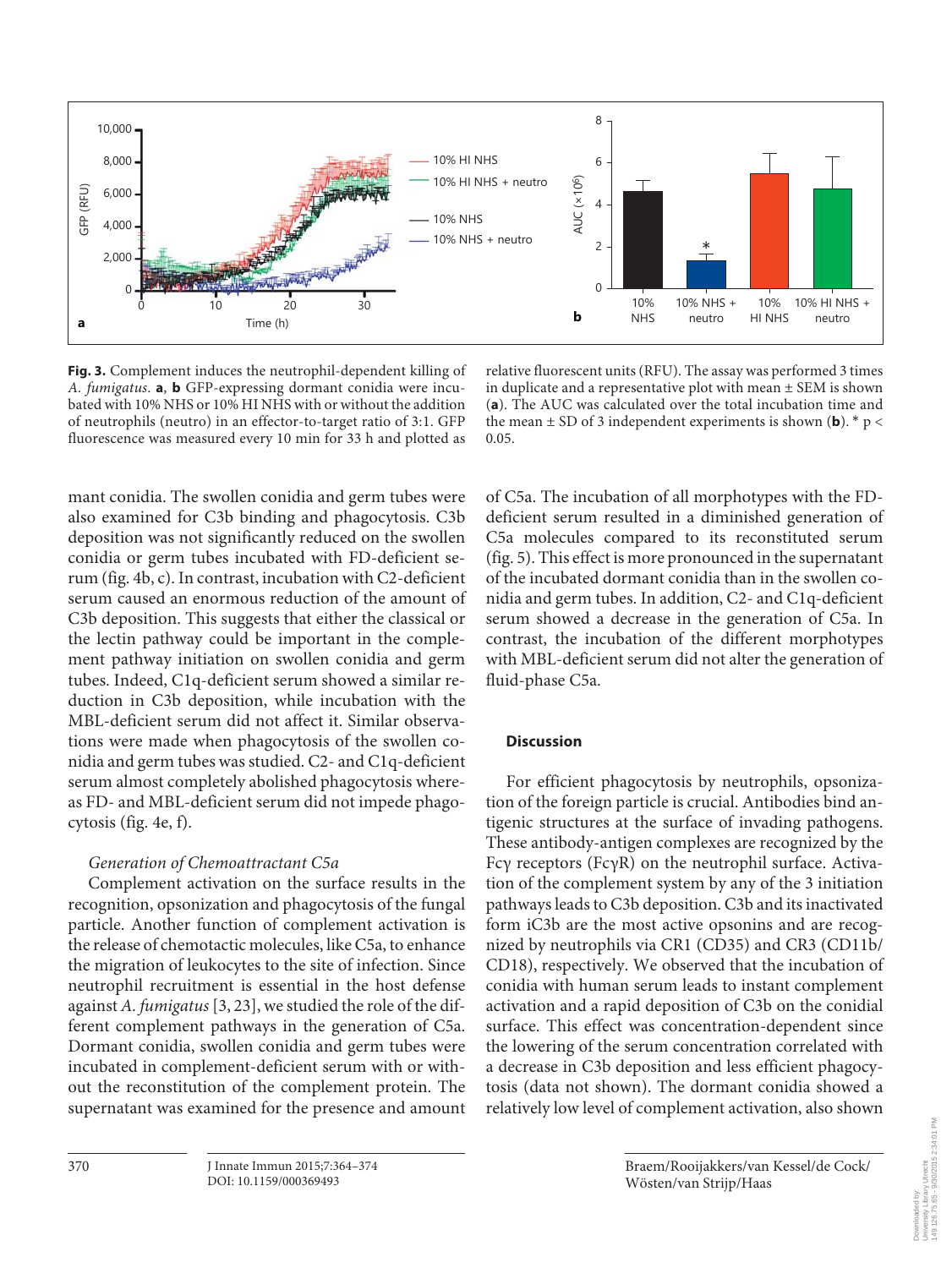

**Fig. 4.** Opsonization and phagocytosis of *Aspergillus* morphotypes in complement-deficient (def) sera. **a–c** Different morphotypes, i.e. dormant conidia ( **a** ), swollen conidia ( **b** ) and germ tubes ( **c** ) were incubated with NHS, HI NHS or complement-deficient serum with or without purified complement protein. C3b deposition was detected by flow cytometry. **d–f** Different morphotypes of a red fluorescent strain Af-mRFP1, i.e. dormant conidia ( **d** ), swollen conidia (e) and germ tubes (f) were preopsonized with

NHS, HI NHS or complement-deficient serum with or without reconstitution of complement protein. DiO-labeled neutrophils were added in an effector-to-target ratio of 1:5. After an additional incubation of 15 min, cells were fixed and analyzed by flow cytometry. Phagocytosis is expressed as the MFI of mRFP1 within the DiO-positive population. Both assays show the mean  $\pm$  SD of 3 independent experiments. \*  $p < 0.05$ , \*\*  $p < 0.01$ , \*\*\*  $p <$ 0.001.



**Fig. 5.** Generation of chemoattractant C5a. **a–c** Different morphotypes, i.e. dormant conidia ( **a** ), swollen conidia ( **b** ) and germ tubes ( **c** ) were incubated with complement-deficient serum with or without reconstitution of complement protein. Supernatant was examined on the presence of C5a as explained in the Material and Methods. C5a activation is expressed as the amount of C5a generation in deficient serum compared to C5a generation in deficient serum reconstituted with purified complement protein. The assay was performed 3 times and the mean ± SD is shown.

 Complement Is Essential for Phagocytosis of *Aspergillus*

J Innate Immun 2015;7:364–374 DOI: 10.1159/000369493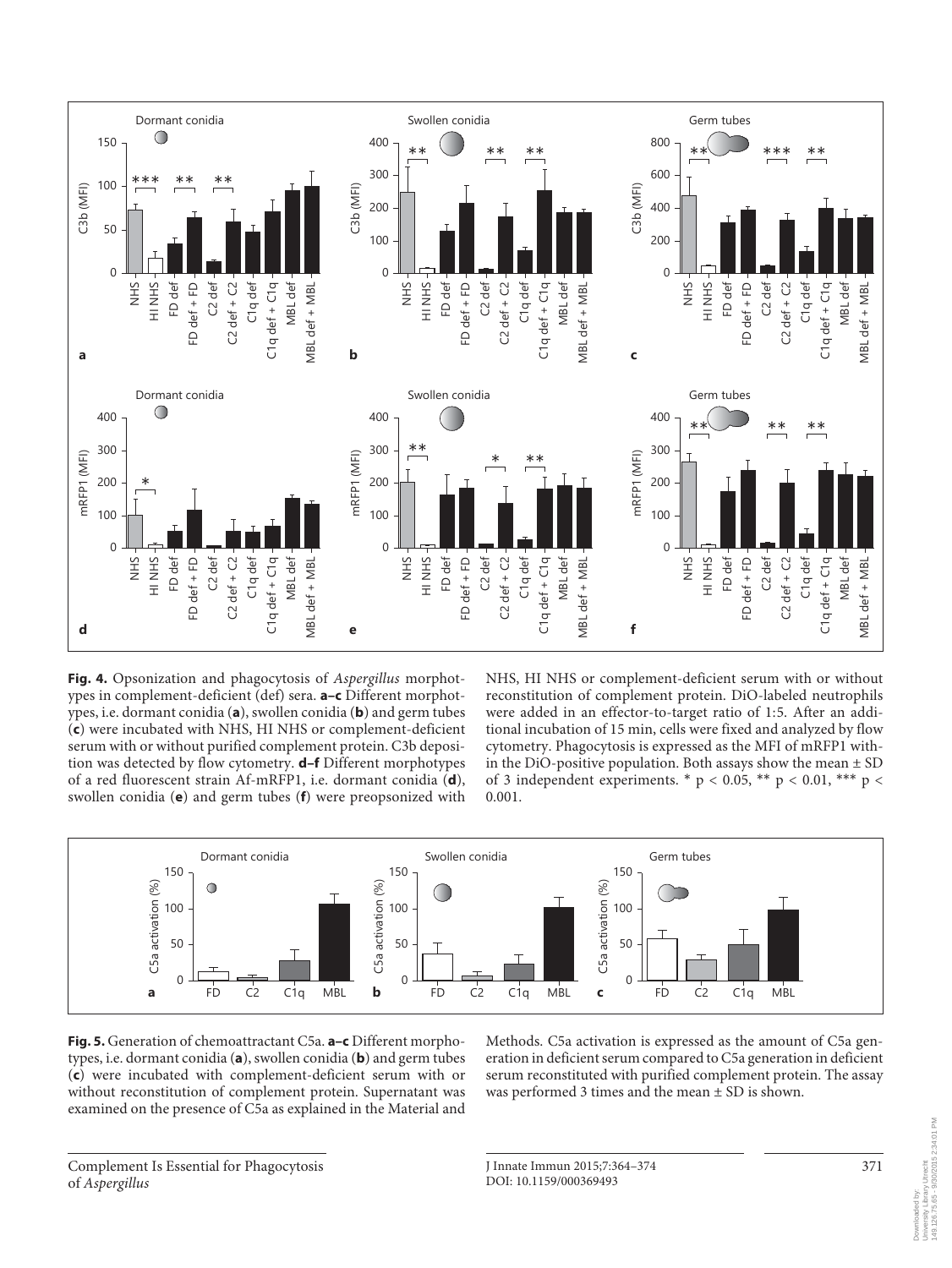in other studies [24, 25]. The same studies demonstrated that the alternative complement pathway, via the low spontaneous hydrolysis of C3 or the MBL-dependent C2 bypass mechanism, is the main initiator of complement activation on the dormant conidia. However, serum concentrations of at least 20% or serum without anti- *Aspergillus* antibodies were required to observe these effects. Dormant conidia are inhaled and deposited deep inside the respiratory tract. Dormant conidia are metabolically inactive and therefore one can argue whether the complement activation on dormant conidia is physiologically relevant. Activation to swollen conidia and subsequently hyphae is essential for invasion and progression to invasive disease. The total amount of C3b deposited on the dormant conidia is small compared to that on the swollen conidia and germ tubes, but, strikingly, this does not lead to decreased phagocytosis by neutrophils. This could mean that dormant conidia activate neutrophils in addition to and independently of the complement receptors. Another possibility could be that swollen conidia and germ tubes exhibit factors that can influence and inhibit the phagocytosis process. Interestingly, we found that the C3b deposition patterns of the different morphotypes also differed. Where the swollen conidia and germ tubes are completely covered in C3b, the activation of complement on the dormant conidia appears to be located in certain high-density C3b spots on the conidial surface. This could mean that the density of C3b deposition is more important than the total C3b deposition for efficient phagocytosis. A spotted surface localization on the dormant conidia was previously reported when the binding of complement inhibitor factor H was studied [26] .

 Previous reports, studying only the effect of HI serum on the dormant conidia, observed a decrease in phagocytosis in the presence of the HI serum [27–29]. We show that heat inactivation of serum decreases the phagocytosis of all the morphotypes to background levels. As heat inactivation does not interfere with antibody opsonization, FcγR-mediated phagocytosis of *Aspergillus* morphotypes by neutrophils does not play any role. In addition, opsonization with purified IgG only does not result in efficient phagocytosis (data not shown) [27] . Mice neutrophils lacking FcγR do not show attenuation of neutrophil oxidase activity upon hyphal contact compared to wild-type neutrophils [11] . In contrast, other fungal and bacterial pathogens like *Candida albicans* , *Staphylococcus aureus* and *Streptococcus pneumoniae* do show residual neutrophildependent phagocytosis and killing when incubated with HI serum, which is completely inhibited by FcγR-blocking antibodies or staphylococcal FcγR inhibitors [30–32] . Of interest, zymosan, a yeast cell wall fraction composed mainly of polysaccharides, acts in a manner that is similar to *A. fumigatus* and does not induce FcγR-mediated phagocytosis [32, 33] . These dissimilar observations could be explained by the differences in surface pathogen-associated molecular patterns between the pathogens, resulting in pathogen-specific neutrophil activation.

 Neutrophils can also recognize *A. fumigatus* independent of opsonization by pattern recognition receptors like dectin-1, Toll-like receptor (TLR) 2, TLR4 and CR3. TLR4 is responsible for neutrophil phagocytosis and the subsequent killing of conidia, while the CD18 subunit of CR3 is responsible for the production of ROS upon contact with hyphae, and it induces hyphal killing by neutrophils in the absence of active complement [8, 11, 34, 35] . TLR2 could play a minor role in the killing of conidia, although the in vivo data does not support any significant role for TLR2 in anti- *Aspergillus* immunity [34, 35] . Dectin-1 detects β-glucans in the fungal cell wall and is important for ROS production and killing by neutrophils of unopsonized swollen conidia [36] , but play no role/a minor role in neutrophil oxidase activity and killing after engagement with unopsonized hyphae [8, 11] . Although fungal immune recognition by neutrophils is dependent on multiple receptors, we did not observe residual phagocytosis of the different *Aspergillus* morphotypes in the absence of serum in our experimental setup.

 We show that complement is mainly activated via the classical pathway on the swollen conidia and germ tubes. In classical pathway activation, the serine proteases C1s and C1r bind C1q in a calcium-dependent manner to form the C1 complex that recognizes antibody-antigen complexes [13, 14]. Subsequently, C4 and C2 are processed by C1s, leading to the formation of the C2-dependent C3 convertase. Earlier study showed that chelating calcium with MgEGTA, thereby inhibiting classical pathway activation, does not lead to a decreased C3b deposition on swollen conidia and hyphae. However, kinetic experiments with purified alternative pathway proteins showed a slower C3b deposition than with NHS, suggesting a role for complement factors other than the proteins in the alternative pathway for initial complement activation [24]. The discrepancy between these observations and ours can be explained by differences in the serum concentrations used. The alternative pathway plays a more pivotal role in initial complement activation in high concentrations of serum (40%), used in the study of Kozel et al. [24], compared to the  $\leq 10\%$  used in our study [20]. Since complement factors are present in lower concentrations in the lung tissue than in blood, it is physiologically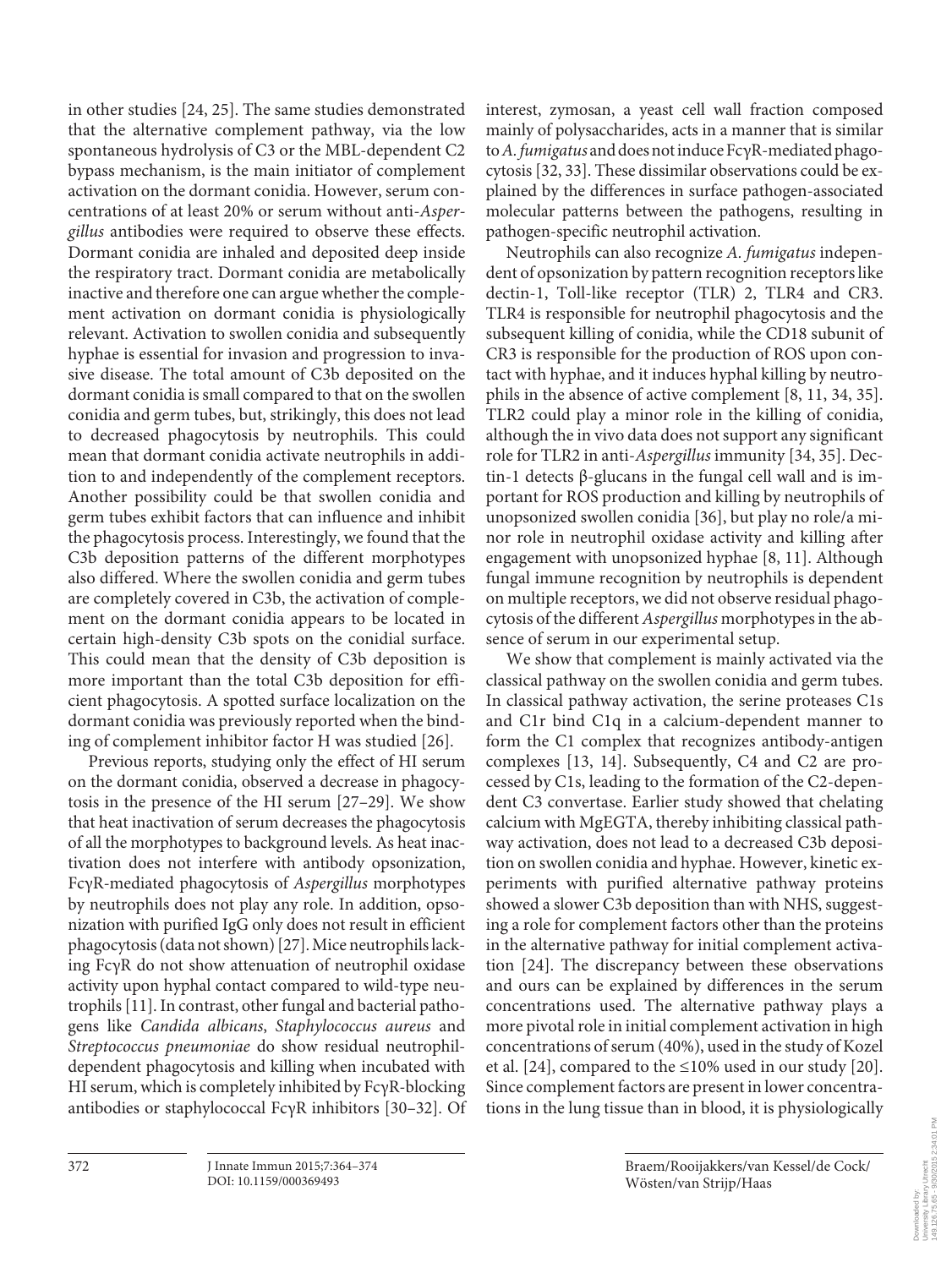more relevant to study complement deposition and phagocytosis in low concentrations of serum [37] . The importance of C1q and the classical complement pathway is stressed in a nonimmunocompromised mouse infection model. C1q-deficient mice are more susceptible to *A. fumigatus* infection, while MBL-deficient mice are affected the same as wild-type mice [38, 39] .

 Complement activation also results in the generation of the chemoattractants C3a and C5a. These peptides are essential for neutrophil recruitment and are important for neutrophil priming. The consequence of lacking C5 was underscored in studies comparing the susceptibility of different mouse strains to infection with *A. fumigatus* . Mice known to carry a loss-of-function mutation in C5 are more susceptible to *Aspergillus* infection [40]. We showed that the generation of C5a is dependent on the initiation of the classical pathway and the activity of the amplification loop of the alternative pathway. High concentrations of C3b are necessary for potent C5 convertase activity [41]. Since the alternative complement pathway acts as an amplification loop to enhance the deposition and increase the concentration of C3b molecules on the surface, this pathway is probably responsible for the assembling of C5 convertase on all *Aspergillus* morphotypes. The classical pathway is necessary for the initial activation of the complement system, as was shown by the lack of C3b deposition in C1q-deficient serum.

 In this study, assays were performed with pooled sera from different donors to investigate the general phenotype. It would be of interest to study the consequences of the presence or absence of specific anti- *Aspergillus* antibodies recognizing surface epitopes in healthy individuals or patients at risk for *A. fumigatus* infection. A recent study observed no association between disease and the presence of antibodies recognizing polysaccharide galactosaminogalactan [42]. Although surface-bound antibodies do not cause FcγR-mediated phagocytosis, they are essential for classical pathway complement activation, and therefore antibodies play an important role in host defense against *A. fumigatus* , linking innate and adaptive antifungal immunity. More knowledge about epitopes on the fungal surface can lead to the development of new antifungal prevention and treatment strategies to conquer *Aspergillus* infections.

 In view of these results, we conclude that opsonization, especially via classical pathway complement activation, is crucial in the innate host defense against *A. fumigatus* .

#### **Acknowledgements**

 This work was supported by a Vidi grant from the Netherlands Organization for Scientific Research (NWO-Vidi No. 91711379) to S.H.R.

#### **References**

- 1 Stevens DA, Melikian GL: Aspergillosis in the 'nonimmunocompromised' host. Immunol Invest 2011;40:751–766.
- 2 O'Gorman CM, Fuller HT: Prevalence of culturable airborne spores of selected allergenic and pathogenic fungi in outdoor air. Atmospher Environ 2008;42:4355–4368.
- 3 Mircescu MM, Lipuma L, van Rooijen N, Pamer EG, Hohl TM: Essential role for neutrophils but not alveolar macrophages at early time points following *Aspergillus fumigatus* infection. J Infect Dis 2009;200:647–656.
- 4 Winkelstein JA, Marino MC, Johnston RB, Boyle J, Curnutte J, Gallin JI, et al: Chronic granulomatous disease. Report on a national registry of 368 patients. Medicine (Baltimore) 2000;79:155–169.
- 5 Young RC, Bennett JE, Vogel CL, Carbone PP, DeVita VT: Aspergillosis. The spectrum of the disease in 98 patients. Medicine (Baltimore) 1970;49:147–173.
- 6 Gerson SL, Talbot GH, Hurwitz S, Strom BL, Lusk EJ, Cassileth PA: Prolonged granulocytopenia: the major risk factor for invasive pulmonary aspergillosis in patients with

acute leukemia. Ann Intern Med 1984;100: 345–351.

- 7 Diamond RD, Clark RA: Damage to *Aspergillus fumigatus* and *Rhizopus oryzae* hyphae by oxidative and nonoxidative microbicidal products of human neutrophils in vitro. Infect Immun 1982;38:487–495.
- 8 Leal SM, Vareechon C, Cowden S, Cobb BA, Latgé J-P, Momany M, et al: Fungal antioxidant pathways promote survival against neutrophils during infection. J Clin Invest 2012; 122:2482–2498.
- 9 Zarember KA, Sugui JA, Chang YC, Kwon-Chung KJ, Gallin JI: Human polymorphonuclear leukocytes inhibit *Aspergillus fumigatus* conidial growth by lactoferrin-mediated iron depletion. J Immunol 2007;178:6367– 6373.
- 10 Rex JH, Bennett JE, Gallin JI, Malech HL, Melnick DA: Normal and deficient neutrophils can cooperate to damage *Aspergillus fumigatus* hyphae. J Infect Dis 1990;162:523– 528.
- 11 Boyle KB, Gyori D, Sindrilaru A, Scharffetter-Kochanek K, Taylor PR, Mócsai A, et al: Class

IA phosphoinositide 3-kinase β and δ regulate neutrophil oxidase activation in response to *Aspergillus fumigatus* hyphae. J Immunol 2011;186:2978–2989.

- 12 Steele C, Rapaka RR, Metz A, Pop SM, Williams DL, Gordon S, et al: The beta-glucan receptor dectin-1 recognizes specific morphologies of *Aspergillus fumigatus* . PLoS Pathog 2005;1:e42.
- 13 Gaboriaud C, Juanhuix J, Gruez A, Lacroix M, Darnault C, Pignol D, et al: The crystal structure of the globular head of complement protein C1q provides a basis for its versatile recognition properties. J Biol Chem 2003;278: 46974–46982.
- 14 Girija UV, Gingras AR, Marshall JE, Panchal R, Sheikh MA, Gál P, et al: Structural basis of the C1q/C1s interaction and its central role in assembly of the C1 complex of complement activation. Proc Natl Acad Sci U S A 2013;110: 13916–13920.
- 15 Berends ETM, Kuipers A, Ravesloot MM, Urbanus RT, Rooijakkers SHM: Bacteria under stress by complement and coagulation. FEMS Microbiol Rev 2014;38:1146–1171.

 Complement Is Essential for Phagocytosis of *Aspergillus*